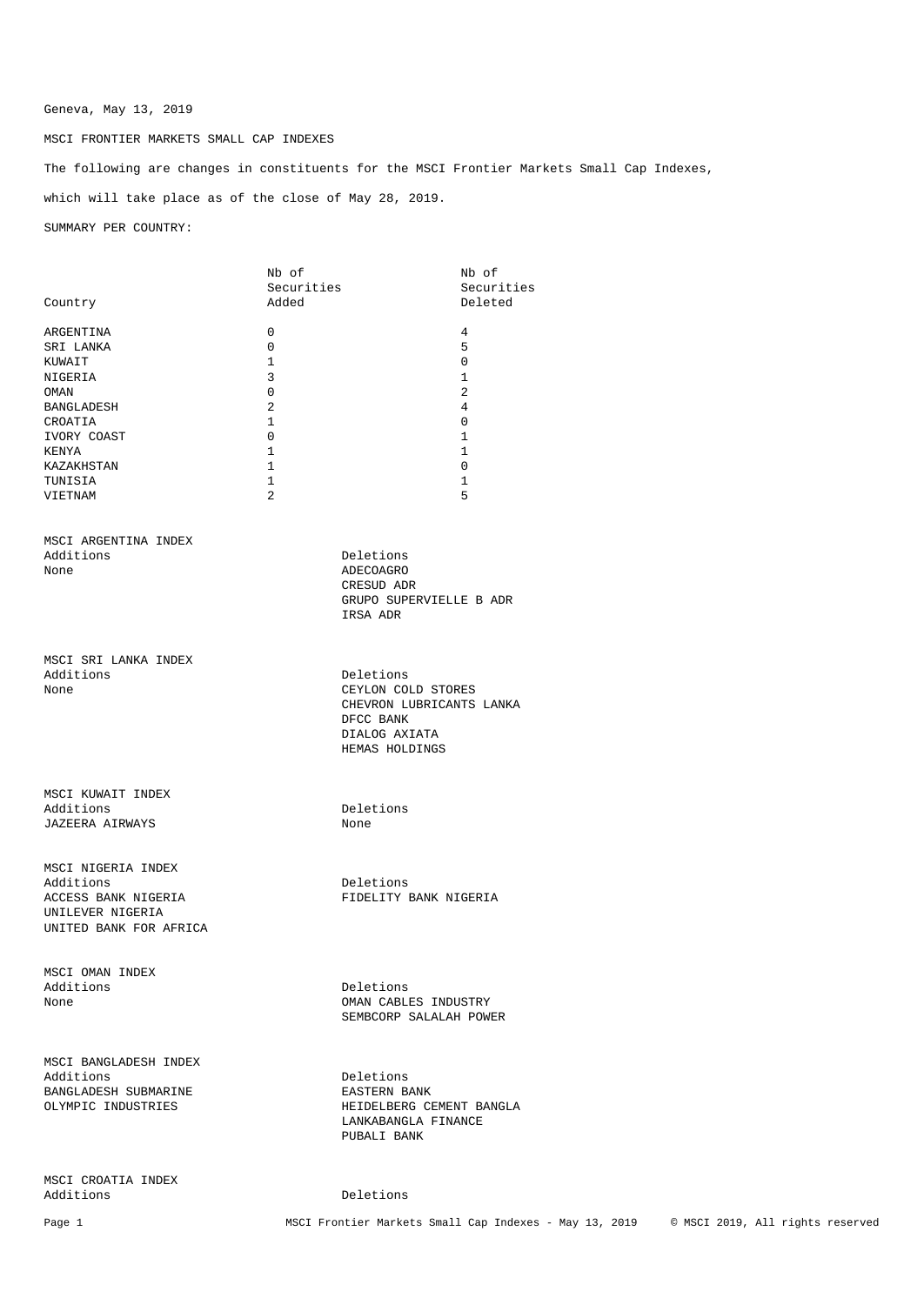## VALAMAR RIVIERA None

MSCI IVORY COAST INDEX

MSCI KENYA INDEX Additions Deletions

MSCI KAZAKHSTAN INDEX Additions Deletions<br>
KCELL GDR<br>
None KCELL GDR

MSCI TUNISIA INDEX Additions<br>
BANQUE INT ARABE DE TUNS<br>
BANQUE DE TUNISIE BANQUE INT ARABE DE TUNS

MSCI VIETNAM INDEX Additions Deletions<br>FLC FAROS CONSTRUCTION THOA BINH PHUOC HOA RUBBER

Deletions None BOLLORE AFRICA LOGISTICS

NIC BANK BRITISH AMERICAN INV

HOA BINH CONSTR GROUP<br>HOA SEN GROUP PETROVIETNAM CA MAU FERT VICOSTONE YEAH1 GROUP CORPORATION